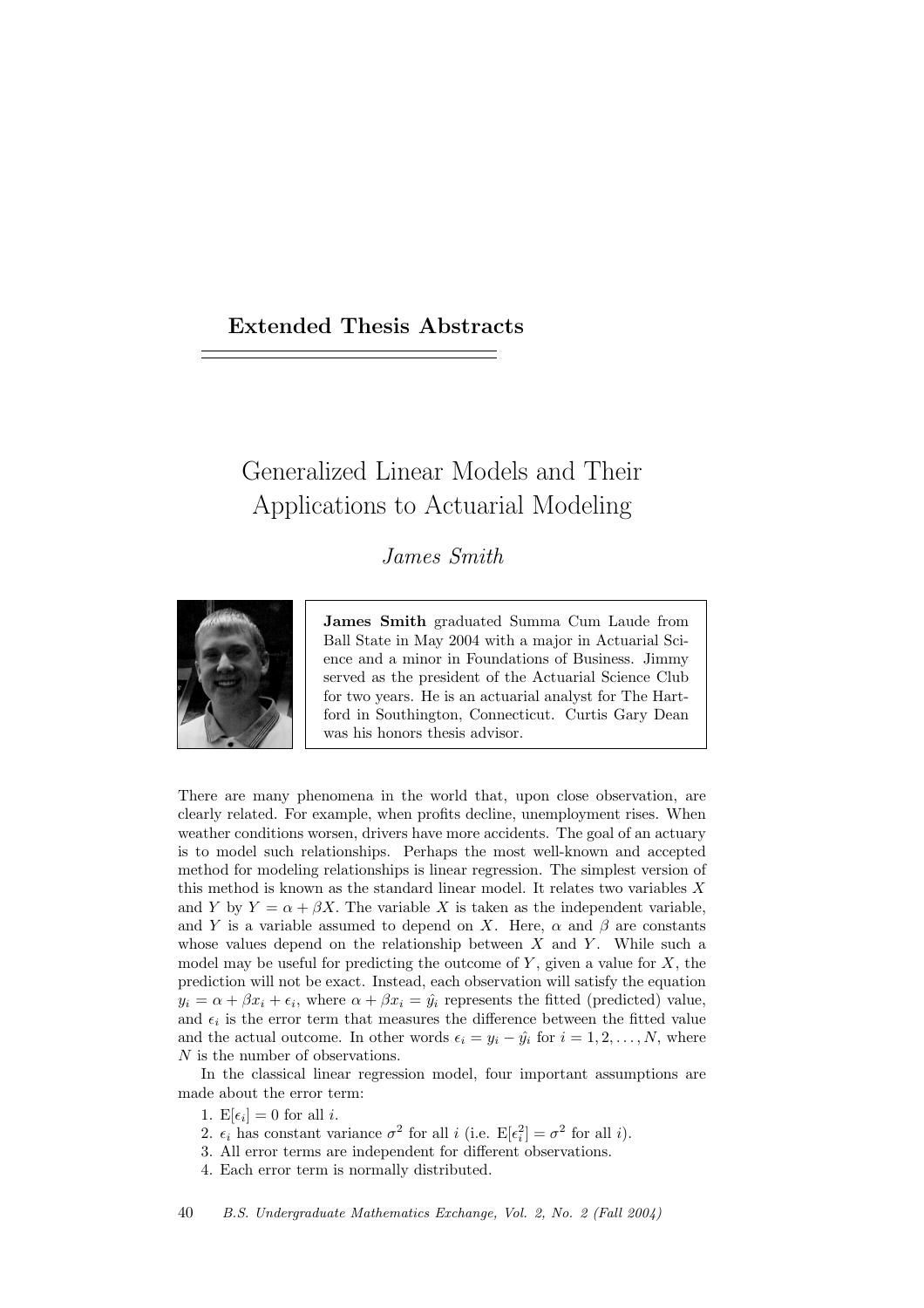While these assumptions are useful for building a solid statistical foundation for testing the validity of the linear model, they are also quite restrictive. For example, the assumption that the error terms are normally distributed implies that Y is also normally distributed. Unfortunately, many of the random variables in the real world that we would like to model are clearly not normally distributed. Claim counts, for instance, typically follow a Poisson distribution, or even a negative binomial distribution. For random variables such as these, a more accurate modeling tool is the generalized linear model.

## Generalized Linear Models

The generalized linear model is an extension of multiple linear regression, which is an extension of the standard linear model. In multiple linear regression, Y is assumed to be dependent on several factors such as

$$
Y = \beta_0 + \beta_1 X_1 + \ldots + \beta_k X_k.
$$

This is commonly expressed in matrix form as

$$
\mathbf{Y} = \mathbf{X}\boldsymbol{\beta} + \boldsymbol{\epsilon}.
$$

Here, **Y** is an  $N \times 1$  matrix of N observations,  $\beta$  is a  $(k+1) \times 1$  matrix of the beta coefficients, **X** is an  $N \times (k+1)$  matrix containing N observations for k independent variables and a column of 1's corresponding to  $\beta_0$ , and  $\epsilon$  is an  $N \times 1$  matrix of the error terms. We refer to  $X\beta$  as the linear predictor.

The key to the generalized linear model lies in how  $X\beta$  is related to the mean of **Y** (i.e.  $\mu$ ). In multiple linear regression, **X** $\beta$  is taken to be the mean itself. In other words,

$$
\mathbf{X}\boldsymbol{\beta}=\boldsymbol{\mu}.
$$

In the case of the generalized linear model, however, each component of  $X\beta$  is taken to be a (common) function of the corresponding mean. That is,

$$
\mathbf{X}\boldsymbol{\beta}=g(\boldsymbol{\mu}).
$$

The function  $g$  is called the link function and is determined by the probability distribution of  $\mathbf Y$ . This link function models the nonlinear relationship between Y and X.

If a random variable  $Y$  is a member of the exponential family and is dependent on a parameter  $\mu$ , then the probability density function of Y can be written in the following form

$$
f(y; \mu) = \exp[a(y)b(\mu) + c(\mu) + d(y)].
$$

Common properties of distributions in the exponential family allow a coherent theory for generalized linear models for those distributions. The exponential family includes many widely used distributions including the binomial, Poisson, normal, and gamma distributions. For a matrix  $\bf{Y}$  of random variables, each component is assumed to be a member of the exponential family.